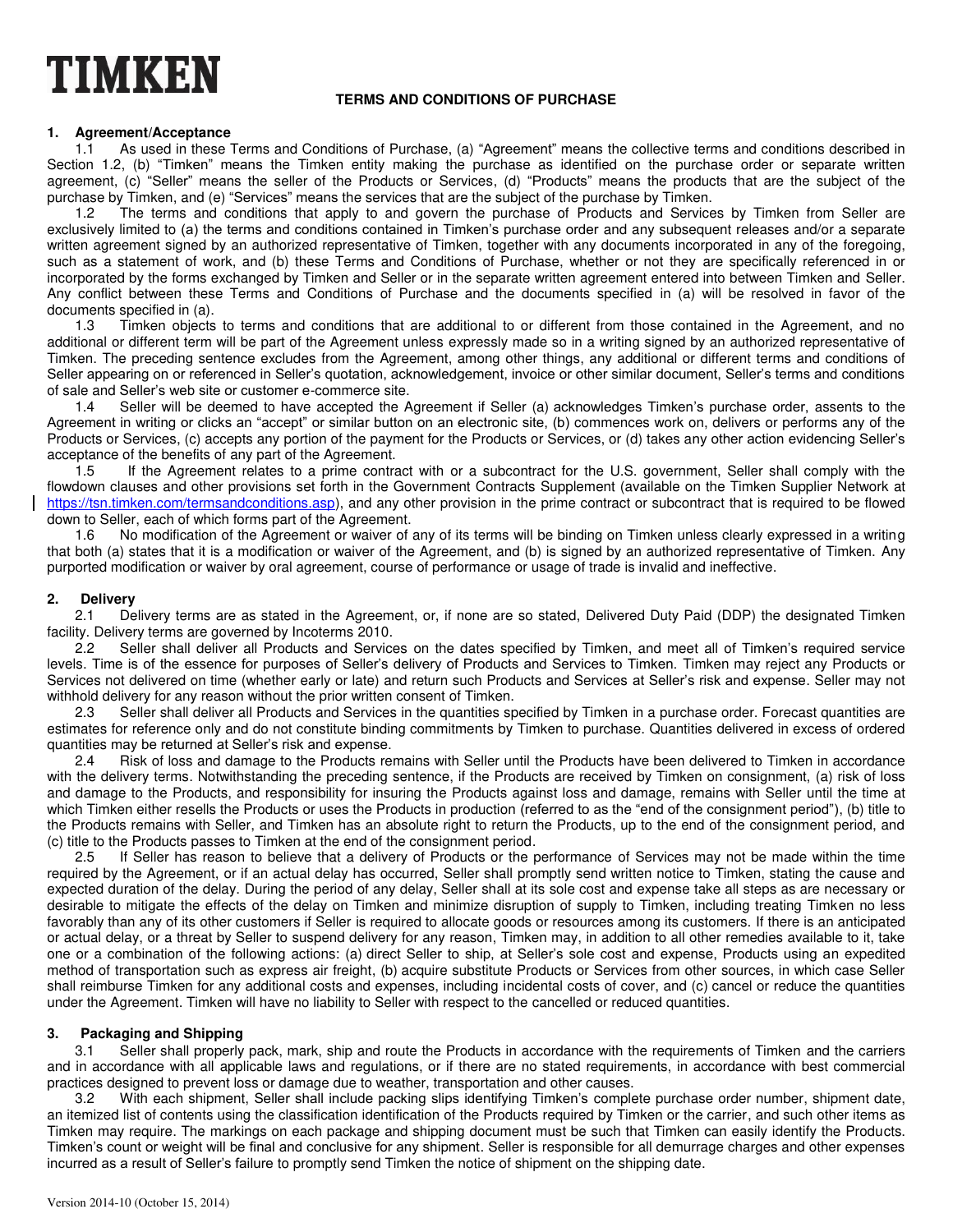#### **4. Prices and Payment**

4.1 Prices for the Products and Services are as set forth in the Agreement. The price as so determined is the sole amount payable by Timken to Seller or any third party for the purchase of the Products or Services, and Seller shall be solely responsible for, among other things, (a) costs of raw materials, supplies or manufacture, (b) duties or similar charges, (c) insurance premiums, (d) salaries or benefits of employees, or (e) handling, packaging, shipping or storage costs. No increases or surcharges to pricing will be effective without Timken's prior written consent.

4.2 The price includes all applicable federal, state, provincial and local taxes other than sales or value added taxes. Seller shall issue invoices for any sales or value added taxes that Seller is required by law to collect from Timken, in a form sufficient to permit Timken to make appropriate deductions for income tax purposes. Seller shall provide Timken with all information and documentation required under local law to enable Timken to recover any sales, value added or similar turnover taxes.

4.3 Seller may not send invoices earlier than the date of receipt at Timken's facility of Products or completion of Services or, in the case of consignment, the end of the consignment period as defined in Section 2.4. All invoices must include Timken's complete purchase order number and have all necessary or required bills of lading and other shipping receipts and documents attached.

4.4 Payment terms in respect of undisputed invoices are as stated in the Agreement, or, if none are so stated, net 60 days. Any payment or discount period will be calculated from the date of receipt by Timken of an accurate and properly prepared invoice (including all required supporting documents).

4.5 In addition to any right of setoff or recoupment provided by law or equity, all amounts due to Seller shall be considered net of indebtedness of Seller and its affiliates to Timken and its affiliates, and Timken shall have the right to setoff against or to recoup from any amounts due to Seller and its affiliates from Timken and its affiliates.

#### **5. Changes**

5.1 Timken may require Seller to implement changes to the specifications, design, quantities and delivery schedules of the Products, the description, specifications, amount and scheduling of the Services, and other requirements under the Agreement. Seller shall promptly implement such changes. Seller shall make its claim, if any, for equitable adjustment of the price or delivery schedules resulting from such changes in writing to Timken within 5 business days after receiving Timken's instructions to implement the changes, failing which Seller will be deemed to have waived, and Timken will have no liability for, any such claims. Timken will equitably determine any adjustment in price or delivery schedules resulting from such changes. To assist in Timken's determination of any equitable adjustment in price or delivery schedules, Seller shall, upon Timken's request, promptly provide additional information to Timken, including documentation of changes in Seller's cost of production and the time to implement such changes. Timken and Seller will work to resolve any disagreement over the adjustment, but throughout the resolution process and thereafter, Seller shall continue performing under the Agreement, including the manufacture and delivery of Products, the performance of Services and the prompt implementation of the required changes.

#### **6. Property of Timken**

6.1 "Timken Property" includes any tooling, gauging, equipment, patterns, Timken Material or other property that Timken directly or indirectly furnishes to or purchases from Seller, or for which Timken directly or indirectly gives reimbursement to Seller. "Timken Material" means any raw materials, components, supplies or other materials provided by Timken to be used by Seller in manufacturing the Products or performing the Services, and includes any scrap generated from operations on such materials (but excludes material which is the subject of an actual invoiced sale from Timken to Seller and for which Seller has actually paid).

6.2 Timken Property is and will remain the property of Timken, and will be held by Seller on a bailment basis. Seller waives any lien or other rights that Seller might otherwise have with respect to any item of Timken Property, for work performed on or utilizing such property or otherwise.

6.3 While Timken Property is in Seller's possession or control (including while in the possession of Seller's agents and subcontractors), Seller bears the risk of loss, theft, damage and destruction to Timken Property and will be responsible for the cost of repairing or replacing any Timken Property that is lost, stolen, damaged or destroyed. Seller shall maintain insurance sufficient to cover such risks. Without limiting the generality of the foregoing, Seller shall replace, by purchasing from Timken at Timken's then current prices, any Timken Material lost or damaged through spoilage, breakage, defective workmanship of Seller, or any other reason.

6.4 Seller shall use the Timken Property only for the purpose of fulfilling its obligations under the Agreement, and in compliance with Timken's and the manufacturer's instructions. Seller shall not sell or offer to sell to any third party any products made with Timken Property, except with Timken's prior written consent.

6.5 Seller shall regularly inspect the Timken Property and maintain it in good condition, working order and repair, at no additional cost to Timken, and conspicuously mark the Timken Property as being the property of Timken. Seller shall not (a) commingle the Timken Property with the property of Seller or of any third person, (b) move the Timken Property from Seller's facility to which the property was originally delivered, or provide or furnish the Timken Property to any third party, (c) sell, lend, rent, encumber, pledge, lease, transfer or otherwise dispose of the Timken Property, (d) assert or allow any person claiming an interest through Seller to assert any lien (including a mechanics' or suppliers' lien) or claim of ownership in the Timken Property, or (e) regard the Timken Property or allow the Timken Property to be regarded as real property or fixtures.

6.6 Timken may make public filings (including UCC-1 filings) to provide notice of Timken's ownership of the Timken Property, and Seller shall cooperate with Timken in connection with such filings.

6.7 Timken makes no express or implied warranty or representation as to the fitness (generally or for any particular purpose), condition, merchantability, design or operation of any item of Timken Property. Timken will not be liable to Seller for any loss, damage, injury or expense of any kind or nature caused directly or indirectly by the Timken Property or use of the Timken Property.

6.8 Upon Timken's request, Seller shall promptly release or deliver the Timken Property to Timken at no charge to Timken, failing which Timken may enter Seller's premises upon reasonable notice and take possession of the Timken Property.

#### **7. Quality**

7.1 Seller shall promote continuous quality improvement and shall comply with Timken's required quality control standards for the manufacturing, packaging and shipping processes for the Products and the provision of the Services, including the procedures contained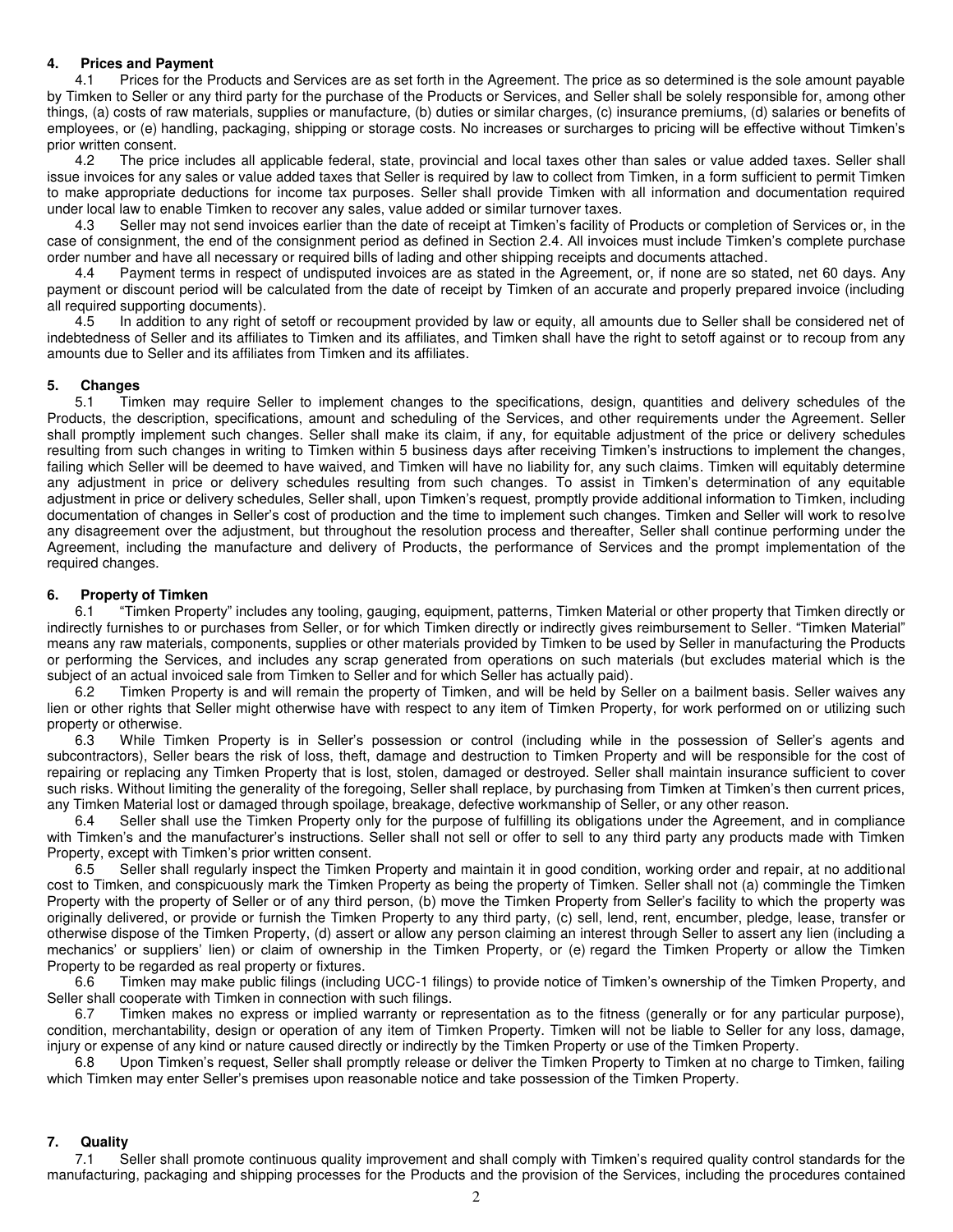in Timken's Supplier Requirements Manual (as amended from time to time), and Seller shall periodically check the Supplier Requirements Manual for changes. The Supplier Requirements Manual forms part of the Agreement and is available electronically at [http://tsn.timken.com/TimkenSupplierQualityManual.pdf.](http://tsn.timken.com/TimkenSupplierQualityManual.pdf)

7.2 In performing its obligations hereunder, Seller may not, without Timken's written consent, (a) change the method or place of manufacture of any Products or the provision of any Services, (b) substitute material from any other source for Timken Material or alter the physical or chemical properties of Timken Material, except in accordance with applicable Timken specifications, or (c) otherwise change the materials, processes or sub-suppliers used in the manufacture of any Products or the provision of any Services. Any requested change must follow a process to determine acceptability, detailed on Timken Supplier Network [\(http://tsn.timken.com/sqdpro.asp\)](http://tsn.timken.com/sqdpro.asp).

7.3 Seller shall not subcontract its obligations under the Agreement. Any attempted subcontract will be void, unless Timken has given its prior written consent to such subcontract. In any event, Seller shall remain liable for in respect of all subcontracted obligations.

7.4 While performing any Services at Timken's facilities, Seller shall comply with Timken's rules and policies, including any environmental, health and safety rules and policies.

## **8.** Right to Inspect and Audit **8.1** Seller will permit Timk

Seller will permit Timken and its representatives, consultants and customers to enter Seller's facilities at reasonable times to inspect the facilities, the Timken Property and Seller's records with respect thereto, and to inspect and test any goods, inventories, workin-process, materials, machinery, equipment, tooling, fixtures, gauges and other items and processes related to Seller's performance of the Agreement. Seller shall cooperate in any such inspection. No such inspection will constitute acceptance by Timken of any work-inprocess or finished goods.<br>8.2 Seller will pern

Seller will permit Timken and its representatives and consultants to enter Seller's facilities at reasonable times to audit and review all relevant books, records, financial statements, relevant time and material data, receipts and other related data, policies and procedures, in order to (a) assess Seller's ongoing ability to perform its obligations under the Agreement, and (b) substantiate any charges and other matters under the Agreement. Seller shall maintain and preserve all such documents for a period of 3 years following final payment under the Agreement, and shall cooperate in any such audit or review.

8.3 Such inspections, audits and reviews will be conducted at Timken's expense, unless Timken discovers material noncompliance by Seller, in which case Seller shall, in addition to fully correcting the non-compliance, reimburse Timken for the costs and expenses incurred in connection with that review and the next.

## **9. Non-conforming Products and Services**

9.1 Timken may, but is not required to, inspect the Products upon arrival, and the Services upon completion.<br>9.2 If Timken reasonably suspects non-conformance from its inspection of Products prior to acceptance, an

If Timken reasonably suspects non-conformance from its inspection of Products prior to acceptance, and if the Products are needed by Timken for urgent production, Seller shall promptly dispatch a rapid inspection team to the location where the Products are stored to inspect the Products to verify the non-conformance, or procure the services of a third party inspection service to perform such inspection to verify the non-conformance, with the cost of such service to be borne by Seller.

9.3 If Timken rejects, on any reasonable basis, any Products or Services as non-conforming, Timken may take one or a combination of the following actions: (a) reduce the quantity of Product and Services ordered under the Agreement by the quantity of nonconforming Products and Services, and have Seller promptly issue a refund or credit to Timken for the purchase price associated with the reduced quantity (or, if Seller does not do so, to debit Seller for the same amount), (b) require Seller to repair, replace or re-perform the non-conforming Products and Services, and (c) accept the non-conforming Products or Services and have Seller promptly reduce the purchase price by or issue a credit or refund in an amount Timken reasonably determines to be the amount by which the value of the nonconforming Products or Services has been diminished (or, if Seller does not do so, to debit Seller for the same amount). Seller shall promptly pay or reimburse Timken for all costs incurred to inspect, sort, test, rework, replace, return, store or dispose of non-conforming Products, or otherwise associated with the discovery of non-conformance (whether initiated by Timken via issuance of an 8D DMR in Timken's Global Quality Tracking System (GQTS) or otherwise).

9.4 Timken will hold non-conforming Products for 48 hours (or a shorter period if reasonable under the circumstances) from Timken's notice of rejection. If Seller does not inform Timken in writing of the manner in which Seller desires that Timken dispose of the non-conforming Products within that time, Timken may dispose of the non-conforming Products in any manner it sees fit without liability to Seller, including arranging for shipment of the non-conforming Products back to Seller at Seller's expense. Seller shall bear all risk of loss and damage to non-conforming Products.

9.5 None of the following will constitute acceptance by Timken of non-conforming Products or Services, limit or impair Timken's right to exercise any of its rights and remedies under the Agreement or applicable law, or relieve Seller of its obligations (including warranty obligations) under the Agreement: (a) Timken's inspection of or failure to inspect the Products or Services, (b) Timken's failure to reject non-conforming Products or Services following receipt, and (c) Timken's payment for or use of the Products or Services.

#### **10. Warranties**

10.1 Seller represents and warrants that the Products and their components will (a) conform to the most updated version of drawings provided by or approved by Timken, (b) meet and perform in accordance with Timken specifications and requirements, (c) be of new manufacture and of the highest quality, (d) be free from defects in design, workmanship and material, (e) be of merchantable quality and fit for their intended purposes, and (f) comply with all applicable laws, regulations and standards.

10.2 Seller represents and warrants that the Services will (a) conform to Timken's specifications and requirements, (b) be of the highest quality, and (c) be performed to the highest professional and workmanlike standards and in compliance with all applicable laws, rules, regulations and standards.

10.3 In respect of software that is incorporated in or forms a part of the Products or Services, Seller represents and warrants that such software will not contain any software intentionally designed to impair, disrupt, disable, harm or impede operation.

10.4 Upon a breach of any warranty in the Agreement, Seller shall promptly, at its sole cost and expense, (a) repair or remedy the defect or other failure, replace the affected Products, re-perform the affected Services or, at Timken's option, provide a refund to Timken for any affected Products and Services, and (b) reimburse and otherwise compensate Timken for all of its direct, indirect, special, incidental, punitive and consequential damages, including recall costs, line shut-down costs and lost or anticipated profits and revenues.

10.5 Seller's representations and warranties and all associated remedies will benefit and be enforceable by Timken's successors, assigns and customers and by the users of the Products or Services.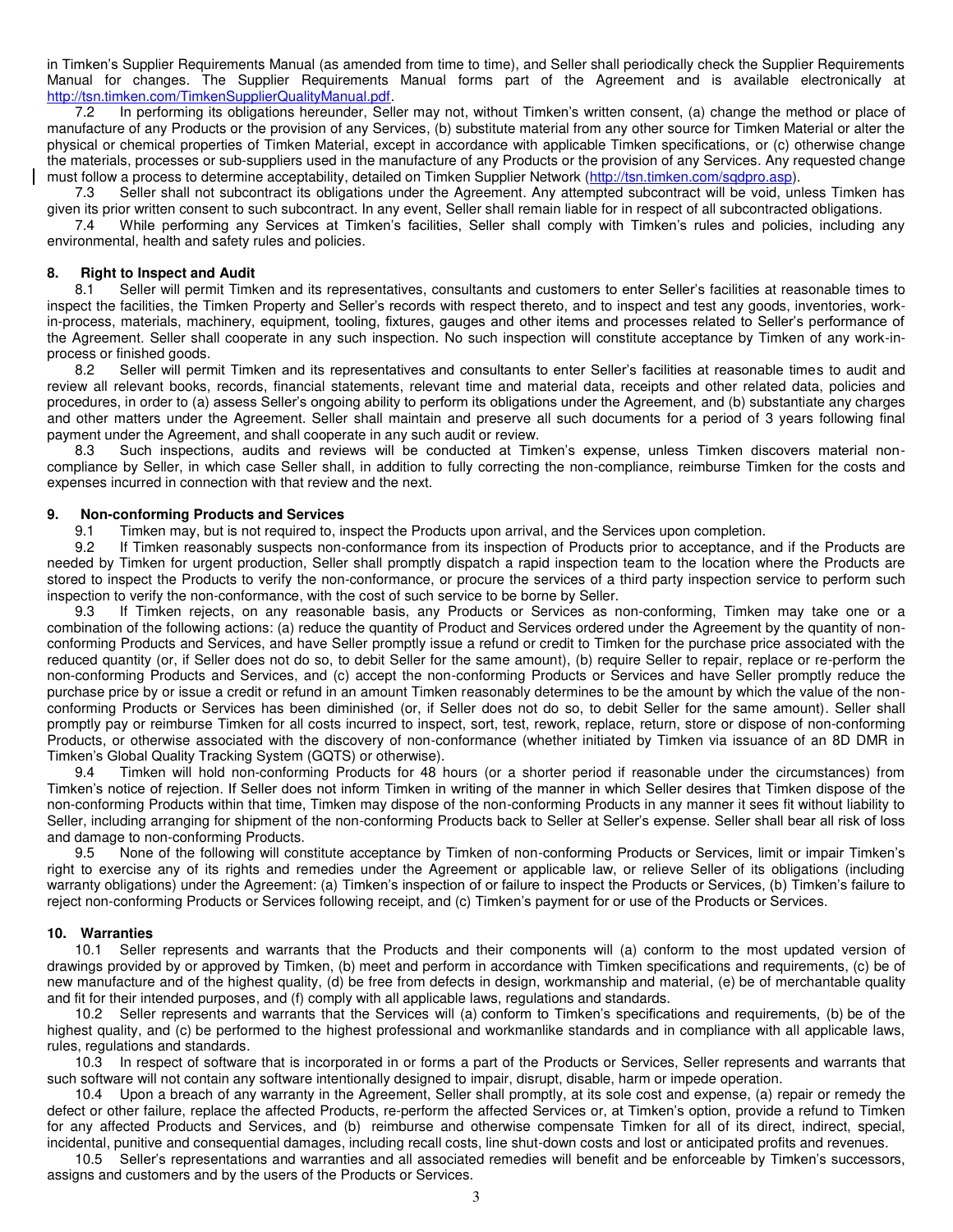#### **11. Intellectual Property**

11.1 Seller represents and warrants that the Products and Services, and the manufacture, sale, use and provision of the Products and Services do not and will not infringe any trade secrets, patents, trademarks, copyright, design, other intellectual property right or any other right of any third party. Seller further represents and warrants that it has not received any notice from a third party that any of the Products or Services or their manufacture, sale, use or provision anywhere in the world violates or infringes or would violate or infringe the trade secrets or intellectual property or other rights of another. Seller is responsible for the payment of any fees, royalties and other charges necessary to maintain the rights required to fulfill these warranties.

11.2 If a third party enjoins or interferes with Timken's use of any Products or Services, then in addition to Seller's other obligations, Seller shall (a) obtain any licenses necessary to permit Timken to continue to use or receive the Products or Services, or (b) replace or modify the Products or Services as necessary to permit Timken to continue to use or receive the Products or Services.

11.3 Nothing in the Agreement is intended or may be construed as a grant or assignment of any license or other right to Seller of any of Timken's (or any of its affiliates') trade secrets or intellectual property or other rights.

11.4 All deliverables and works of authorship created in the course of performing the Agreement constitute works made for hire and will be the sole and exclusive property of Timken. To the extent that such works do not qualify under applicable law as works made for hire, Seller hereby assigns and agrees to assign to Timken all of its worldwide right and title to, and interest in, any such deliverables and intellectual property rights in such works of authorship. If such assignment is not possible under any applicable law, Seller hereby grants Timken a worldwide, irrevocable, perpetual, royalty-free, transferable, sub-licensable license with respect to such deliverables or works of authorship. Seller further grants Timken a worldwide, irrevocable, perpetual, royalty-free, transferable, sub-licensable license with respect to any intellectual property rights in the deliverables which arose outside the scope of the Agreement but are necessary for Timken to exercise its rights in the deliverables as reasonably contemplated by the Agreement.

11.5 All improvements and developments related to the Products or Services arising out of the efforts of Timken or both Timken and Seller under or in connection with the performance of the Agreement will be owned exclusively by Timken, and Seller shall reasonably cooperate with Timken in confirming that result.

#### **12. Indemnification**

12.1 Seller shall indemnify, defend and hold harmless Timken and its affiliates and their respective directors, officers, employees, agents, representatives and customers against all claims, judgments, decrees, liability, damages, losses, costs and expenses (including actual attorneys' and consultants' fees) that arise out of or relate to (a) any act or omission of Seller or its employees, subcontractors, agents or representatives, (b) the performance of any service or work by Seller or its employees, subcontractors, agents or representatives, or through their presence on Timken's or Timken's customers' premises, (c) the use of the property of Timken or Timken's customer, (d) any breach by Seller of its representations, warranties or obligations under this Agreement, (e) any alleged or actual infringement of the trade secrets or intellectual property or other rights of third parties, (f) Seller-furnished equipment, materials, Products or Services, or (g) any product information, operating instructions, safety information or other information or materials relating to the Products which were created by Seller or provided by Seller to Timken or to purchasers or users of the Products. This Section applies to, among other things, claims for injury to or death of persons (including employees of Seller, Timken or third parties) or damage to any property (including property of Seller, Timken or third parties), and regardless of whether claims arise under tort, negligence, contract, warranty, strict liability or any other legal theory.

12.2 Seller intends that its indemnification obligations for claims related to or brought by anyone directly or indirectly employed by Seller or its subcontractors will not be limited by any provision of any workers' compensation act, disability benefits act or other employee benefit act, and Seller hereby waives immunity under such acts to the extent they would bar recovery under or full enforcement of Seller's indemnification obligations. With respect to the State of Ohio, this waiver applies to Section 35 Article II of the Ohio Constitution and Ohio Revised Code Sec. 4123.74.

#### **13. Insurance**

13.1 Seller shall carry the following insurance at its own cost, with no less than the limits indicated (unless otherwise specified by Timken in writing), to cover all of Seller operations: (a) workers compensation insurance for all its employees and sub-contracted employees to the full extent required by law; (b) primary comprehensive general liability insurance including products and completed operations coverage to a combined single limit of US\$1,000,000.00 for bodily injury and property damage claims arising out of any one occurrence; (c) primary commercial automobile liability insurance to a combined single limit of US\$1,000,000.00 for bodily injury and property damage claims arising out of any one accident; (d) umbrella or excess liability insurance to a combined single limit of at least US\$2,000,000.00 in the aggregate in excess of the primary comprehensive general liability and primary commercial automobile liability insurance coverage indicated above; (e) for providers of consulting and engineering services - errors and omissions insurance to a combined single limit of US\$1,000,000.00; and (f) any other insurance required by law, reasonably requested by Timken or customary for a supplier in Seller's position. The insurance coverage required by this Section must be with insurance carriers with an A.M. Best rating of A or better. The policies must name Timken as an additional named insured. Upon Timken's request, Seller shall furnish certificates of insurance issued by Seller's insurance carriers evidencing compliance with these requirements, specifying the types of coverage, the policy numbers and the expiration dates, and including a statement that the policies will not be cancelled or altered without Timken receiving at least 30 days' prior notice. In addition, Seller shall exhibit to Timken satisfactory proof of full compliance by Seller with all the terms of the applicable workers' compensation law, including payment of all premiums, as it affects Seller's employees, prior to commencing any work hereunder. If Seller does not maintain the required insurance, Timken may, at its option, procure the insurance for Seller and charge Seller for the costs. Seller shall also ensure that any permitted assignee or subcontractor maintains insurance in the same manner as required for Seller. The furnishing of certificates of insurance and purchase of insurance do not limit or release Seller from Seller's obligations and liabilities under the Agreement.

**14. Confidentiality**<br>14.1 "Confident 14.1 "Confidential Information" means the confidential information of Timken and its affiliates concerning the Agreement, the Products, the Services or the business of Timken and its affiliates, that Seller comes to know through disclosure by Timken or otherwise.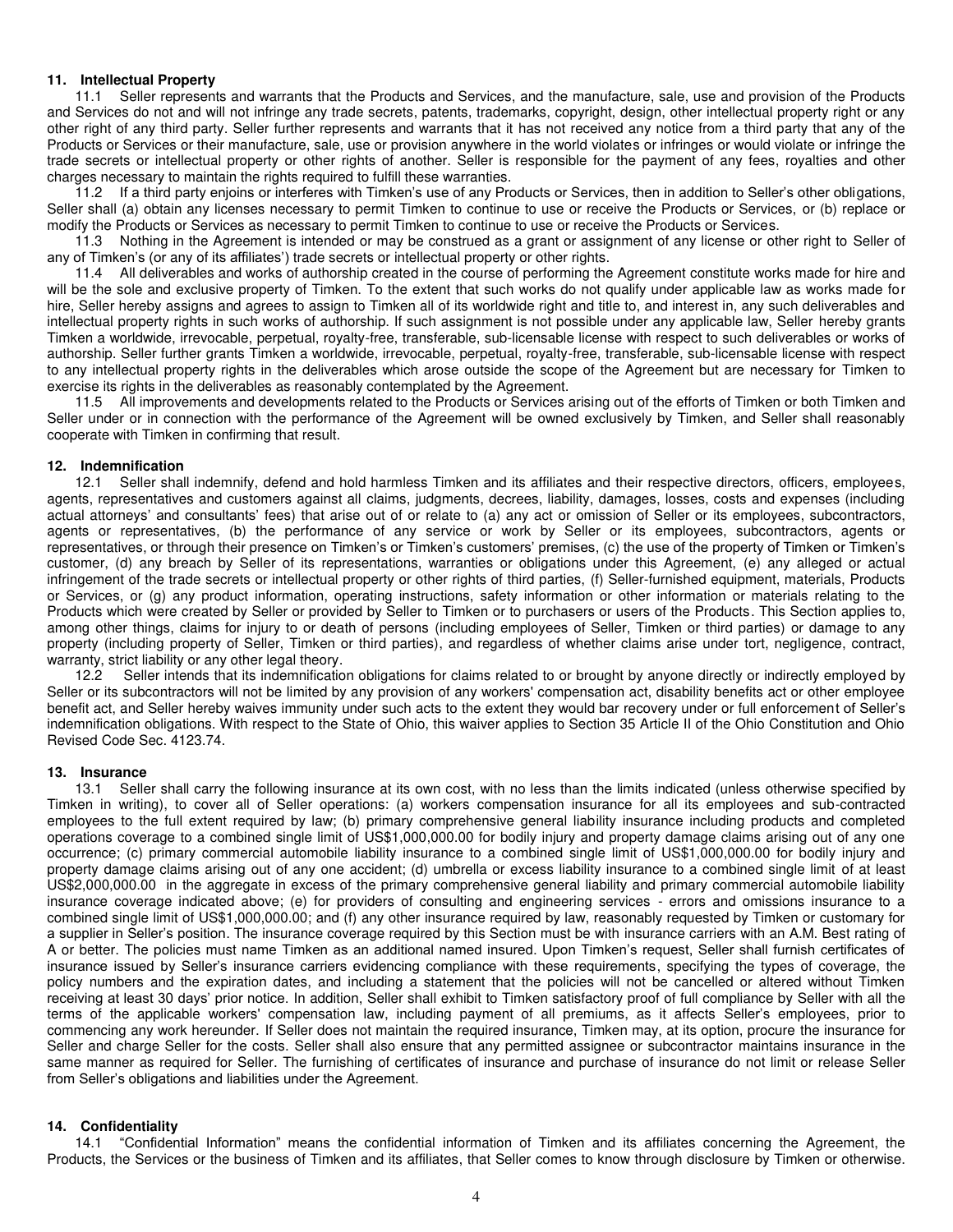Confidential information includes data, designs, drawings, specifications, know-how, trade secrets, the terms of any purchase order and other confidential technical or business information.

14.2 Seller (a) shall not disclose Confidential Information to any third party, except to those of its employees who have a need to know in order for Seller to fulfill its obligations under the Agreement and who have undertaken obligations of confidentiality and non-use no less protective than those binding on Seller under the Agreement, (b) shall protect the Confidential Information by using the same degree of care that it uses to protect its own confidential information of a similar nature (but not less than reasonable care), (c) shall not use the Confidential Information for any purpose other than to fulfill its obligations under this Agreement, and (d) shall return or destroy and certify destruction of all Confidential Information at Timken's request.

14.3 If any work is subcontracted in accordance with the Agreement, Seller shall require a similar confidentiality agreement from such subcontractors, but shall remain responsible for any breach by such subcontractors.

#### **15. Termination for Cause by Timken**

15.1 Timken may terminate, in whole or in part, the Agreement or any purchase order issued under the Agreement, without liability to Seller, by notifying Seller in writing upon any of the following events: (a) Seller repudiates, breaches or threatens to breach any of the terms of the Agreement, (b) Seller sells or offers to sell a material portion of its assets, (c) there is a change in the control of Seller, (d) Seller becomes the subject of statutory or court-supervised proceedings in bankruptcy, receivership, liquidation, dissolution, reorganization or other similar proceedings, or (e) Seller has all or a substantial portion of its assets made subject to attachment by creditors or confiscation by government authorities. Seller shall reimburse Timken for all costs and damages incurred by Timken in connection with any of the foregoing whether or not the Agreement is terminated, as well as in connection with any termination, including all attorneys fees.

15.2 In the event of a termination pursuant to Section 15.1, Seller shall permit Timken, at Timken's option, to take possession of and title to all or part of Seller's tooling, jigs, dies, gauges, molds, patterns and other equipment that are specially designed or outfitted for the supply of the Products or Services. If Timken exercises such option, Timken shall, within 45 days following delivery of such equipment to Timken, pay to Seller the lower of (i) the net book value (i.e. actual cost less amortization) or (ii) the then current fair market value of such equipment.

#### **16. Termination for Cause by Seller**

16.1 Seller shall not terminate the Agreement unless Timken is in material breach of the Agreement, Seller has notified Timken in writing of such breach and Timken has not cured such breach within a reasonable time (but in any event not less than 60 days) after receiving such written notification.

#### **17. Other Termination**

17.1 Timken may terminate, in whole or in part, the Agreement or any purchase order issued under the Agreement, at any time for its convenience, by notifying Seller in writing. If Timken terminates pursuant to this Section, Timken's sole obligation will be to reimburse Seller for (a) those Products or Services actually shipped or performed and accepted by Timken up to the date of termination, and (b) actual costs incurred by Seller up to the date of termination for unfinished goods which are useable, in merchantable condition and specifically manufactured for Timken and not standard products of Seller. Timken will reimburse the costs in (b) only to the extent such costs are reasonable and properly allocable to the terminated portion of the Agreement, and after first subtracting the reasonable value or cost (whichever is higher) of any goods or materials used or sold by Seller with Timken's written consent. Timken's obligation to reimburse Seller under this Section will not exceed the purchase price in respect of the order (or portion thereof) terminated. All claims by Seller for reimbursement under this Section must be submitted in writing to Timken within 30 days following the order termination date, with sufficient supporting data to permit an audit by Timken. Failure to file a claim within such 30 day period will constitute a waiver by Seller of all claims. Seller shall thereafter promptly furnish any supplemental and supporting information Timken requests.

17.2 Timken will not be liable for, and Seller agrees not to assert that Timken is liable for, any of the following: (a) consequential, incidental, indirect, special and punitive damages; (b) recall costs, line shut-down costs, lost or anticipated profits or revenue or cost of capital; (c) finished Products, work-in-process or materials which Seller fabricates or procures in amounts that exceed those authorized by Timken in purchase orders or releases (but excluding forecast quantities); (d) goods or materials that are in Seller's standard stock or that are readily marketable; (e) claims of Seller's suppliers or other third parties for damages or penalties, and (f) all other losses, damages, liabilities, costs and expenses not expressly set forth in Section 17.1.

17.3 Timken may terminate, in whole or in part, the Agreement or any purchase order issued under the Agreement, by notifying Seller in writing, if it is affected by customer delays, cancellations or other events beyond its reasonable control. Such termination will be without liability or obligation to Timken, including any obligation to reimburse Seller for any materials or work-in-process.

#### **18. Compliance with Laws**

18.1 In the performance of its obligations hereunder, Seller shall comply with all applicable laws, statutes, regulations and ordinances, including the Foreign Corrupt Practices Act and the Fair Labor Standards Act. All applicable contract clauses required by any applicable law, statute, regulation or ordinance (including those set forth in 41 C.F.R. Parts 60-1.4(a) (women and minorities), 60-250.5(a) (covered veterans) and 60-741.5(a) (individuals with disabilities)) are incorporated herein by reference and made a part hereof.

18.2 At Timken's request, Seller shall promptly furnish information relating to the hazardous, toxic or other content or nature of the Products or Services. Prior to, and together with, the shipment of Products, Seller shall furnish to Timken and all carriers sufficient written warning and notice (including appropriate labels on the Products and packaging) of any hazardous material that is an ingredient or a part of any of the Products, together with all special handling instructions, safety measures and precautions necessary to comply with the law or to prevent bodily injury or property damage.

18.3 Where required by Timken or by applicable laws or regulations, Seller shall furnish Material Safety Data Sheets (MSDS) on the materials used in manufacturing the Products or the provision of the Services. MSDS are to be sent to the plant environmental/safety coordinator at the Timken facility to which the Products or Services are delivered.

#### **19. International Trade and Customs**

19.1 Seller shall comply with all applicable export control laws and regulations, including the Export Administration Regulations. Seller shall not export or re-export any items or technical data furnished by Timken, except with Timken's prior written consent.